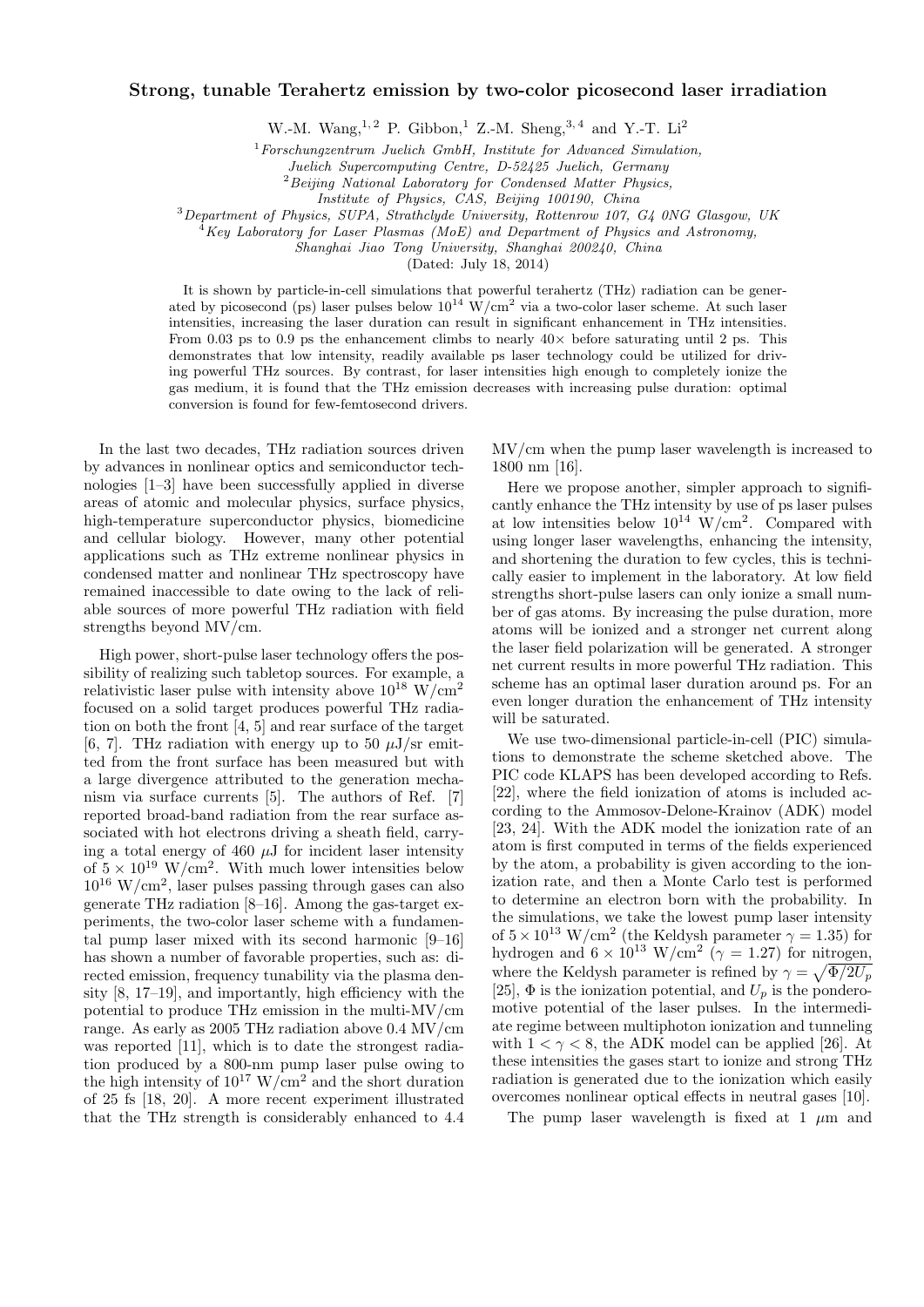the second laser frequency is taken as the second harmonic of the pump one. The two laser pulses propagate along the  $+x$  direction. They are linearly polarized along the y direction with the electric fields  $E =$  $a_0 \exp(-y^2/r_0^2) \sin(\pi \xi/\tau_0) \times [\sin(\omega_0 \xi) + \sin(2\omega_0 \xi)/2]$  with  $0 \leq \bar{\xi} \leq \tau_0$ , where  $\xi = t - x/c$ ,  $\tau_0 = 100 \mu m$ , and the full width at half maximum (FWHM) duration is  $\tau_0/2$ . A gas slab with a uniform atom density of hydrogen or nitrogen of  $10^{18}$ cm<sup>-3</sup> is distributed between  $x = 300 \ \mu m$ and  $x = 450 \mu \text{m}$ . The resolution in the x direction is 0.01  $\mu$ m. The one in the y direction is 0.1  $\mu$ m. Initially, four simulation particles denoting gas atoms cover a cell.

Figure 1 illustrates the waveforms of the THz radiation propagating along the -x direction in the vacuum, which emitted from the hydrogen target irradiated by the laser pulses with different intensities and FWHM durations. Here, a filter of high frequency noise has been taken to obtain the smooth waveforms, as used in Ref. [27]. From Fig.1(a) one can see that the THz intensity is gradually enhanced with increasing laser duration, reaching up to  $34\times$  from 30 femtosecond (fs) to 870 fs. Further increase of the duration from 870 fs to 1200 fs, results in saturation which persists up to 1950 fs, as observed in Fig. 4(a) below. Here, we define the optimal duration  $\tau_{\text{out}}$  as the pulse duration for which saturation of the THz emission occurs. This parameter decreases for increasing laser intensity, as observed in Fig. 1(b). It decreases from 870 fs to 180 fs as the intensity is enhanced from  $5 \times 10^{13}$  W/cm<sup>2</sup> to  $10^{14}$  W/cm<sup>2</sup>. At even higher laser intensity, a very different picture is observed: the THz emission is reduced for the increasing laser duration. One can see in Fig. 1(c) that the most intense THz radiation appears at the shortest laser duration of 5 fs, where the laser intensity is taken as  $4 \times 10^{14}$  W/cm<sup>2</sup>.

We first explain the optimal duration arising at ps level for low intensity laser pulses with the help of Figs. 2 and 3. According to Refs. [13, 17, 20], the THz intensity is proportional to the net current which is formed during the ionization. Basically, the net current is determined by the number of electrons newly released from gas atoms. Figure 2(a) shows that a small number of electrons are born within a narrow range around the laser pulse peak due to the short duration of 30 fs. By increasing the duration, the interaction time of the gas atoms with the pulses grows and the probability of the atom ionization rises. Thus, much more electrons are released in Fig. 2(b) with the duration of 870 fs. The resulting enhancement of the net current can be clearly seen in Fig.  $3(a)$ , which shows a roughly linear scaling with the duration. Therefore, the THz intensity grows with the laser duration.

This growth is saturated at the duration of 870 fs because only part of the net current has contribution to the THz amplitude when the duration is long enough. As presented in Refs. [17, 18], the generation mechanism of THz radiation is: first a net current and plasma is formed via ionization, the current drives a electrostatic (ES) oscillating field in the plasma, and then this field is transferred into electromagnetic (or THz) radiation at the vacuum plasma boundaries. For a short laser duration, the net current at a given position can be considered to be formed instantly since the laser duration is much shorter than the THz wavelength. In this case, the whole net current at the position contributes to the radiation. While the duration at ps is comparable to or longer than the THz wavelength, only the part of the net current formed at earlier time has contribution to the radiation since only the first cycle can penetrate into the vacuum, as seen in Fig. 1. The effective current contributing to the radiation is plotted in Fig. 3(b) and it shows saturation starting about 870 fs, which is in agreement with the results in Figs.  $1(a)$  and  $4(a)$ . Here we calculate the effective current with the electrons born before the radiation peak arrives at the vacuum plasma boundary. Basically, the saturation appears due to the competition of two temporal scales: the formation of the current and that of ES field in plasma. The latter is determined by the plasma density or the plasma oscillating frequency [17, 18]. Therefore,  $1/\tau_{opt}$  is at the scale of the plasma oscillating frequency or THz radiation frequency.

The single cycle profile of the THz radiation is formed owing to the skin effect in plasma [28], which allows only the radiation source in the plasma close enough to the vacuum plasma boundaries to penetrate into the vacuum. Figure  $3(c)$  illustrates this effect. It is shown that when the gas length is reduced to 75  $\mu$ m (about 0.25 radiation wavelength), the radiation is reduced in intensity compared to the one produced from the gas with the length of 600  $\mu$ m. This suggests that the radiation source (or the net current) 150  $\mu$ m far away the boundary has no effect on the radiation observed in vacuum. Here, we take the THz radiation propagating along the −x direction, which is not sensitive to the gas length if it is larger than the radiation wavelength, as just displayed in Fig. 3(c). However, the radiation along the  $+x$  direction co-propagates with the laser pulses in gas plasma and therefore depends on the gas length due to absorption and propagation effects.

Next we explain appearance of the radiation peak at few-fs laser pulses, as shown in Fig.  $1(c)$ . Since the THz intensity is proportional to the net current, it depends on both the number of the electrons born and their net velocities. The latter is linearly proportional to the laser vector potential value at the position where an electron is born [17, 21]. If the electron is born at the laser pulse peak, it will gain a large net velocity. Otherwise, it will get small one if it is born away from the pulse peak. At  $4 \times 10^{14}$  W/cm<sup>2</sup>, the 5 fs pulses ionize the gas atoms completely and the electrons are born around the pulse peak, as seen in Fig. 2(c). As the duration is increased to 90 fs, the leading edge of the pulses can ionize all of the atoms and therefore the electrons are observed to be born away from the pulse peak in Fig. 2(d). Their net velocities gained from the 90 fs pulses are smaller than the 5 fs ones while the electron number is the same in the two cases due to complete ionization. Hence, the net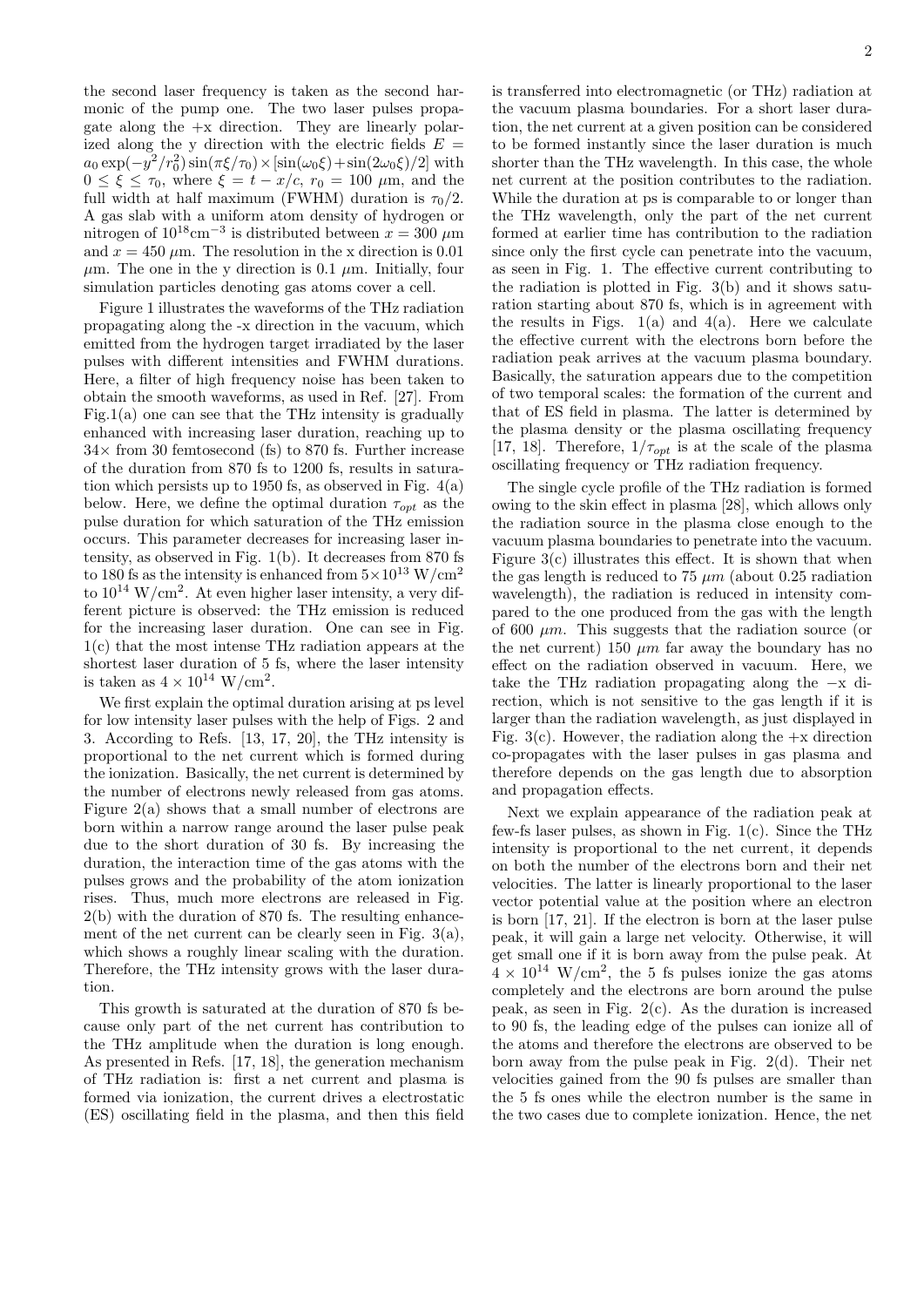current and the THz radiation is stronger for the shorter pulses.

Note that in Fig. 1 the THz duration (or equivalently wavelength for this single cycle emission) decreases with the increasing laser intensity; it also reduces with the increasing laser duration at a given low laser intensity, as shown in Figs. 1(a) and 1(b), but stays almost unchanged at a high laser intensity, as seen in Fig. 1(c). The reason is as follows. The central frequency of the THz radiation is proportional to the plasma density [8, 17, 18]. Obviously the plasma density grows with the increasing laser intensity and duration. However, once the gas is ionized completely at a high enough laser intensity, the density will remain clamped to its maximum possible value.

Figures 4 (a) and 4(b) display the THz intensity as a function of the laser duration and Fig.  $4(c)$  shows the optimal pulse durations corresponding to different laser intensities. More clearly than Figs.  $1(a)$  and  $1(b)$ , Fig. 4(a) illustrates that the saturation regions start from an optimal duration in the ps range and remain a large range of durations at low intensities, at which part ionization of gas arises. At  $5 \times 10^{13}$ W/cm<sup>2</sup> the saturation occurs between 870 fs and 1950 fs; at  $6 \times 10^{13}$ W/cm<sup>2</sup> it between 510 fs and 900 fs. Therefore, one may take any pulse duration within these plateau regions to obtain the strongest THz emission. One can also see that the normalized intensity of the THz radiation at the optimal durations reduces with increasing laser intensity. From Fig. 4(c) one can observe that the optimal duration goes down with the intensity. The two results can be explained as: at a lower laser intensity, a smaller part of gas atoms are ionized with a short laser duration, say 30 fs, and there is a larger duration range to reach the optimal duration. One can also see in Fig.  $4(b)$  more clearly than Fig.  $1(c)$ that the THz intensity reduces with the increasing laser duration at high intensities, where complete ionization dominates.

So far, we have considered hydrogen targets. To test a more complex case we also present results for nitrogen in Fig. 5. Like hydrogen, it has a low first ionization potential so laser pulses with very low intensities can be used to ionize the gas and to produce THz radiation. Similar results to the case with the hydrogen can be seen in this figure. It is interesting to note the duration range for the saturation region is as follows: at  $6 \times 10^{13}$ W/cm<sup>2</sup> the plateau appears within 660–1800 fs and at  $10^{14}$ W/cm<sup>2</sup> it within 240−540 fs. One notices that at the same laser intensity the optimal duration is longer in the nitrogen and the normalized THz intensity is higher. This is because nitrogen atoms have a higher first ionization potential and a smaller part of atoms are ionized at the same laser parameters. It should be pointed out that the THz intensities are obtained with  $r_0 = 100 \mu m$  and they change slightly when  $r_0$  is increased even to infinite, i.e., a plane wave.

We note that there has been an experimental study on laser pulse duration dependent THz emission [29]. It shows that an intensity peak of forward THz signals appears at 150 fs when the pulse duration is changed between 42 fs and 240 fs with a given laser energy. However, no saturation has been observed. This radiation enhancement was explained by the competition and cooperation of multiple filaments in long distance propagation of the laser pulse with strong defocusing since the laser power was taken to be much above the critical power. This explanation is also supported by the fact that positively chirped laser pulses generate more powerful radiation than negatively chirped pulses with the same duration. In addition, coherence and/or incoherence addition of the THz signals producing at different positions along the laser propagation may also contribute to the result [30]. In our case, THz radiation is measured in the backward direction, which is determined by the initial laser parameters. Therefore the physical mechanism in our scheme is different.

TABLE I. The amplitudes  $(MV/cm)$  and central frequencies of THz radiation produced by the lasers with different pump laser intensities and FWHM durations, as shown in the first two rows. The first column is atom densities of hydrogen. The last row is energy conversion efficiency  $\eta$  from the laser pulses to the THz radiation with the atom density  $2 \times 10^{19} \text{cm}^{-3}$ .

|                                     |                          | $5 \times 10^{13}$ W/cm <sup>2</sup> $6 \times 10^{13}$ W/cm <sup>2</sup> $10^{14}$ W/cm <sup>2</sup> |                      |
|-------------------------------------|--------------------------|-------------------------------------------------------------------------------------------------------|----------------------|
|                                     | 870 fs                   | $510$ fs                                                                                              | $180$ fs             |
| $1 \times 10^{18}$ cm <sup>-3</sup> | $\overline{0.20@1.1THz}$ | 0.43@1.5THz                                                                                           | 1.2@3.1THz           |
| $5 \times 10^{18}$ cm <sup>-3</sup> | 0.34@1.3THz              | 0.54@2.0THz                                                                                           | 1.5@4.6THz           |
| $1 \times 10^{19}$ cm <sup>-3</sup> | 0.40@1.4THz              | 0.66@2.4THz                                                                                           | 1.9@5.1THz           |
| $2 \times 10^{19}$ cm <sup>-3</sup> | 0.48@1.5THz              | 0.82@2.7THz                                                                                           | 2.4@7.1THz           |
|                                     | $2.3 \times 10^{-6}$     | $5.4 \times 10^{-6}$                                                                                  | $3.0 \times 10^{-5}$ |

TABLE II. The amplitudes (MV/cm) and central frequencies of THz radiation produced by the lasers with different pump laser intensities and FWHM durations, as shown in the first two rows. The first column is atom densities of nitrogen. The last row is energy conversion efficiency  $\eta$  from the laser pulses to the THz radiation with the atom density  $2 \times 10^{19} \text{cm}^{-3}$ .

|                                     | $6 \times 10^{13} W/cm^2 10^{14} W/cm^2$ |                      |
|-------------------------------------|------------------------------------------|----------------------|
|                                     | $660$ fs                                 | $240$ fs             |
| $1 \times 10^{18}$ cm <sup>-3</sup> | 0.19@0.9THz                              | 0.6@2.4THz           |
| $5\times10^{18} \rm{cm}^{-3}$       | 0.35@1.5THz                              | 1.1@3.9THz           |
| $1\times10^{19} \mathrm{cm}^{-3}$   | 0.43@1.8THz                              | 1.4@4.1THz           |
| $2\times10^{19} \mathrm{cm}^{-3}$   | 0.58@2.1THz                              | 1.904.6THz           |
|                                     | $2.7 \times 10^{-6}$                     | $2.2 \times 10^{-5}$ |

Tables I and II summarize the amplitudes  $(MV/cm)$ and frequencies of THz emission from hydrogen and nitrogen gases, respectively, which may be referred by experiments. The first two rows show the pump laser intensities and the durations used in the simulations, where the duration values are the corresponding  $\tau_{opt}$  when the atom density is taken as  $10^{18} \text{cm}^{-3}$ . We take different atom densities shown in the first column. With the increase of the density, the laser pulses interacting with more atoms produce a larger number of electrons, which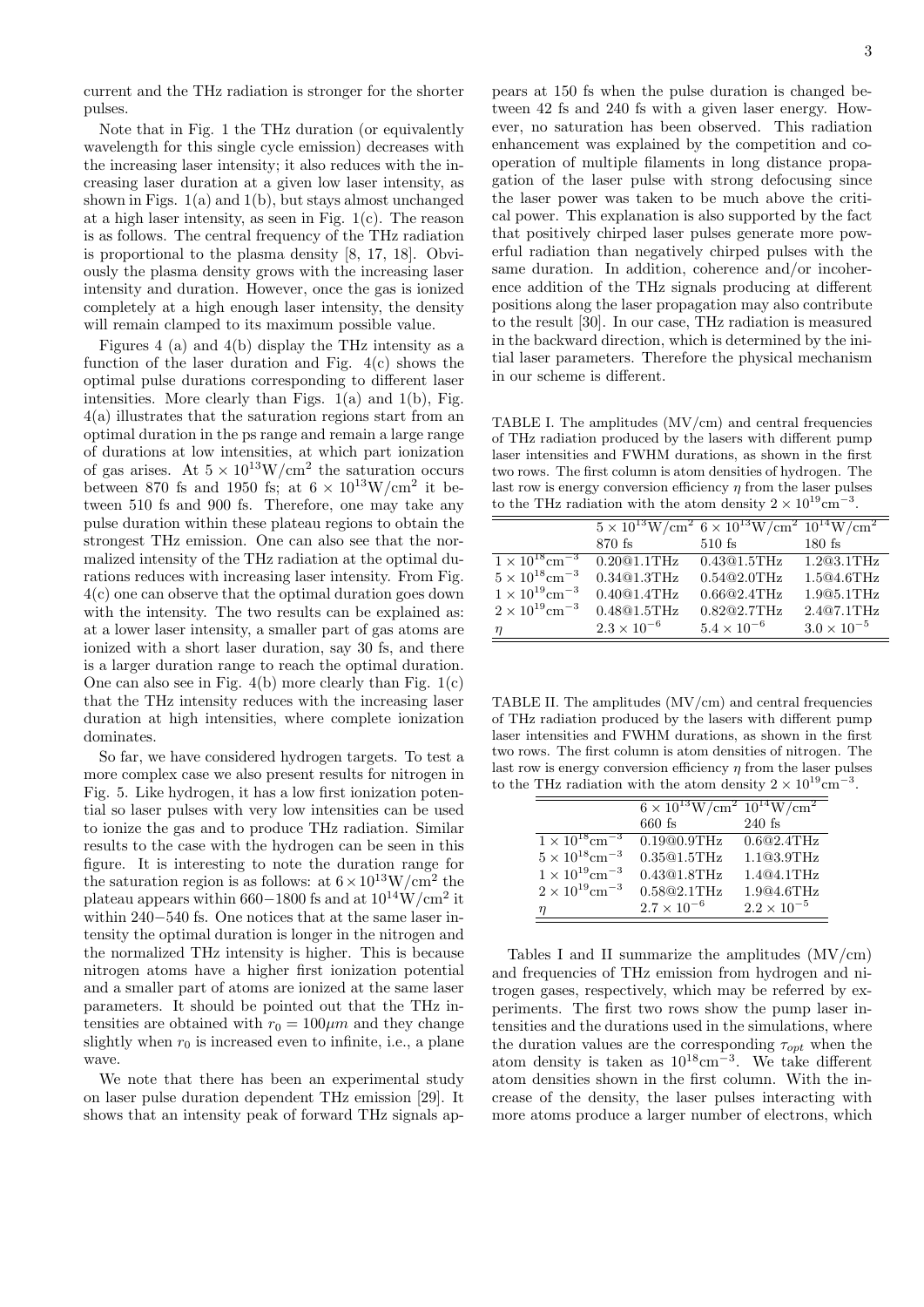results in stronger THz emission. The density of produced plasma also rises and consequently the THz frequency goes up. Meanwhile,  $\tau_{opt}$  lowers because it depends on the THz wavelength and thus inversely on the density. This means that the duration value used in the simulation is higher than  $\tau_{opt}$  when the density is above 10<sup>18</sup>cm<sup>−</sup><sup>3</sup> , which is within the saturation plateau. From Tab. I one can see that the THz amplitude is up to 0.48  $\rm MV/cm$  at  $5 \times 10^{13} W/cm^2$  laser intensity; it reaches a value as high as 2.4 MV/cm at  $10^{14}$ W/cm<sup>2</sup>. Note that these THz amplitudes can be achieved with any laser duration within a large range after saturation.

It is interesting to compare the possible highest radiation amplitudes generated by ps and fs laser pulses. We fix the two groups of laser parameters as: one is with 870 fs and  $5 \times 10^{13}$ W/cm<sup>2</sup> and another with 30 fs and  $4\times10^{14}$ W/cm<sup>2</sup>. As the radiation frequency depends upon the plasma density, we change the hydrogen density to get the radiation at the same frequency for the two cases. According to Ref. [21], the radiation amplitude is saturated when the pulse intensity exceeds  $3 \times 10^{14}$ W/cm<sup>2</sup> with the 30fs pulses. Our simulation shows the highest amplitude is  $0.26$  MV/cm with the 30 fs pulses when the radiation frequency is at 1.5 THz. The corresponding value is 0.48 MV/cm with the 870 fs pulses as given in Table I. Similarly, when the radiation frequency is enhanced to 7.1 THz by increasing the hydrogen density, its highest amplitude is 1.23 MV/cm with the 30 fs pulses while it reaches 2.4 MV/cm with the 180 fs pulses at  $10^{14}$ W/cm<sup>2</sup> as presented in Table I. These examples suggest that the saturation amplitude with ps pulses is even higher than that with fs pulses.

In summary, we have demonstrated the potential of ps laser pulses at low intensities for generation of powerful THz radiation, in contrast to previous studies which have concentrated on laser pulses with tens of fs or below. At low intensities the laser pulses with long durations of ps show distinct advantages over the fs ones. For example, the THz radiation generated by the  $5\times10^{13}$ W/cm<sup>2</sup> pulses of 0.9 ps−2 ps is nearly 40 times stronger than that by the pulses of 30 fs. In particular, the pulses at  $10^{14}$ W/cm<sup>2</sup> can produce THz radiation of a few MV/cm. However, such advantages of long duration pulses are eroded with increasing laser intensity because of ionization quenching. When the intensity is high enough to ionize the gas completely, a very short duration, e.g., 5 fs, may be more favorable.

## ACKNOWLEDGMENTS

Computing resources were provided through the FZ-Jülich VSR grant number JZAM04. This work was supported by the Alexander von Humboldt Foundation, 973 Program (Grant No. 2013CBA01501 and 2014CB339800), and NSFC (Grant Nos. 11375261, 11105217, and 11121504).

- [1] M. Bass, P. A. Franken, J. F. Ward, and G. Weinreich, Phys. Rev. Lett. 9, 446 (1962).
- [2] A. Nahata, A. S. Welling, and T. F. Heinz, Appl. Phys. Lett. 69, 2321 (1996).
- [3] A. J. Taylor, P. K. Benicewicz, S. M. Young, Opt. Lett. 18, 1340 (1993).
- [4] C. Li, M.-L. Zhou, W.-J. Ding, F. Du, F. Liu, Y.-T. Li, W.-M. Wang, Z.-M. Sheng , J.-L. Ma, L.-M. Chen, X. Lu, Q.-L. Dong, Z.-H. Wang, Z. Lou, S.-C. Shi, Z.-Y. Wei , and J. Zhang, Phys. Rev. E 84, 036405 (2011).
- [5] Y. T. Li, C. Li, M. L. Zhou, W. M. Wang, F. Du, W. J. Ding, X. X. Lin, F. Liu, Z. M. Sheng, X. Y. Peng, L. M. Chen, J. L. Ma, X. Lu, Z. H. Wang, Z. Y. Wei, and J. Zhang, Appl. Phys. Lett. 100, 254101 (2012).
- [6] A Gopal, T May, S Herzer, A Reinhard, S Minardi, M Schubert, U Dillner, B Pradarutti, J Polz, T Gaumnitz, M C Kaluza, O Jackel, S Riehemann, W Ziegler, H-P Gemuend, H-G Meyer and G G Paulus, New J. Phys. 14, 083012 (2012).
- [7] A. Gopal, S. Herzer, A. Schmidt, P. Singh, A. Reinhard, W. Ziegler, D. Brommel, A. Karmakar, P. Gibbon, U. Dillner, T. May, H-G. Meyer, and G. G. Paulus, Phys. Rev. Lett. 111, 074802 (2013).
- [8] H. Hamster, A. Sullivan, S. Gordon, W. White, and R. W. Falcone, Phys. Rev. Lett. 71, 2725 (1993).
- [9] D. J. Cook and R. M. Hochstrasser, Opt. Lett. 25, 1210  $(2000).$
- [10] M. Kress, T. Loffler, S. Eden, M. Thomson, and H. G.

Roskos, Opt. Lett. 29, 1120 (2004).

- [11] T. Bartel, P. Gaal, K. Reimann, M. Woerner, and T. Elsaesser, Opt. Lett. 30, 2805 (2005).
- [12] X. Xie, J. Dai, and X.-C. Zhang, Phys. Rev. Lett. 96, 075005 (2006).
- [13] K. Y. Kim, J. H. Glownia, A. J. Taylor and G. Rodriguez, Opt. Express 15, 4577 (2007).
- [14] Y. S. You, T. I. Oh, and K. Y. Kim, Phys. Rev. Lett. 109, 183902 (2012).
- [15] X.-Y. Peng, R. Jung, T. Toncian, O. Willi, and J.-Hu. Teng, Appl. Phys. Lett. 94, 221107 (2009).
- [16] M. Clerici, M. Peccianti, B. E. Schmidt, L. Caspani, M. Shalaby, M. Giguere, A. Lotti, A. Couairon, F. Legare, T. Ozaki, D. Faccio, and R. Morandotti, Phys. Rev. Lett. 110, 253901 (2013).
- [17] W.-M. Wang, Z.-M. Sheng, H.-C. Wu, M. Chen, C. Li, J. Zhang, and K. Mima, Opt. Express 16, 16999 (2008).
- [18] W.-M. Wang, S. Kawata, Z.-M. Sheng, Y.-T. Li, J. Zhang, Phys. Plasmas 18, 073108 (2011).
- [19] M. Chen, A. Pukhov, X.-Y. Peng, and O. Willi, Phys. Rev. E 78, 046406 (2008).
- [20] H. C. Wu, J. Meyer-ter-Vehn, and Z. M. Sheng, New J. Phys. 10, 043001 (2008).
- [21] W.-M. Wang, Y.-T. Li, Z.-M. Sheng, X. Lu, and J. Zhang, Phys. Rev. E 87, 033108 (2013).
- [22] C. K. Birdsall and A. B. Langdon, *Plasma Physics via* Computer Simulation (McGraw-Hill, New York, 1985).
- [23] M. V. Ammosov, N. B. Delone, and V. P. Krainov, Sov.